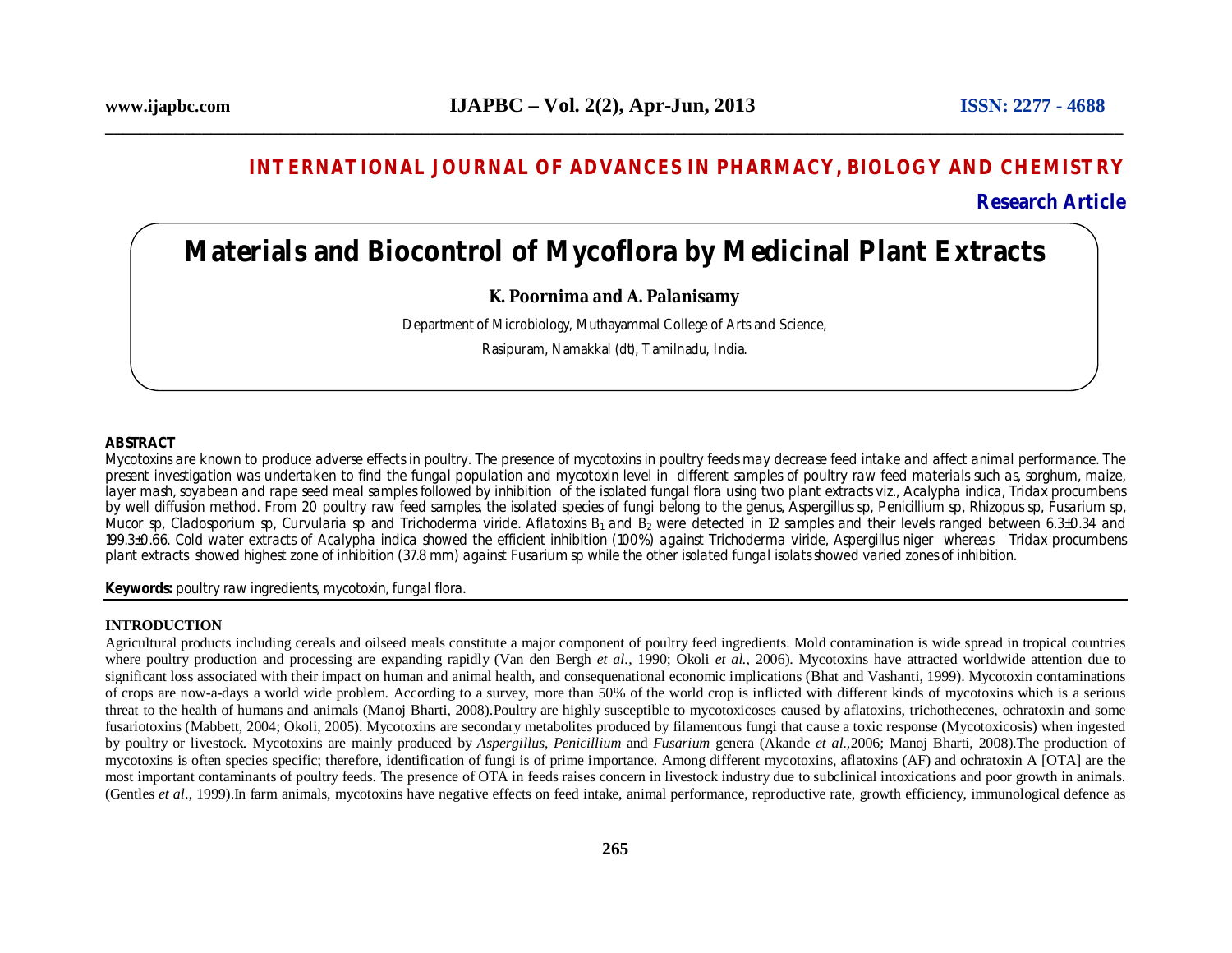well as on carcinogenic, mutagenic, tetragenic, tremorgenic causing tumor (or) damage the central nervous system, hemorrhagic and also causing damage to the liver and kidney. (Ratcliff, 2002).Many of the plants used in traditional medicine are readily available in rural areas at relatively cheaper than modern medicine.(Mann et.al.,2008). *Acalypha indica* Linn is a family of Euphorbiaceae found in all parts of the tropics. This herbs found in fields and waste places through out the hotter parts of the world. This plant is used for treating various disease for centuries including antifungal and antibacterial activity..(Azamahani *et al.,* 2002). *Tridax procumbens* L. is a small herb of family Asteraceae. *Tridax procumbens* Linn. is one of the medicinally important plants commonly found in subtropical countries. The leaves of the plant are known to be used for the treatment of wound in traditional medicine. (Chatterjee,2001; Ali *et al.,* 2001).Based on the above fact a study was carried out to isolate mycotoxin producing fungi and inhibition of the isolated fungi by plant extracts.

#### **MATERIALS AND METHODS**

#### **Collection of sample**

Five different types of poultry feed ingredients viz., sorghum (4 samples), maize(2 samples), layer mash (5 samples), soya bean (5 samples), rape seed meal (4 samples) were collected from different poultry farms in Namakkal District, Tamil Nadu.

#### **Enumeration of Fungal Colonies In Different Poultry Raw Samples (Basalan** *et al.,* **2004)**

Sabouraud's Dextrose agar (SDA Hi-media) was prepared and sterilized by autoclaving at  $121^{\circ}$ C for 15 minutes and allowed to cool to 50 $^{\circ}$ C poured in to sterile Petri dishes. For culturing, 10g of powdered sample was added to 90ml of sterilized 0.1% peptone water, allowed to stand for 15 minutes, and shaken well for 15 minutes. From this diluted sample, 0.1ml was pipetted on to the surface of petri plates containing the sabouraud's dextrose agar and spreaded using sterilized L-rod. The Petri plates were incubated at 25<sup>o</sup>C for 5 to 7 days. All colonies were counted and multiplied by the dilution factor to calculate colony forming unit (CFU) for per gram of animal feed. The different fungi isolated from poultry samples were identified based on the colony morphology and microscopic observation (Udaya prakash, 2004).

#### **Detection of Multitoxin by Thin Layer Chromatography**

#### The presence of multitoxin in the poultry samples was detected as per the standard procedure (A.O.A.C., 1984.)

Separation of Extract: About 10g of the ground sample was taken and blended at high speed for 3 min with 36 ml of Acetonitrile, 4 ml of 4% KCL and 0.8ml of 5N HCl. The extract was filtered using Whatmann No.1 filter paper. 20ml filtrate was transferred in to 250ml separating funnel and added 20ml of water and 20ml of hexane and shake well. The hexane layer is discarded. The lower layer was collected and again added 20ml of hexane and shakes well and collected lower layer. Then 10ml of chloroform was added into acetonitrile phase and collected chloroform layer and evaporated to dryness. The residue is dissolved in 0.2 ml chloroform.

#### **Development of TLC Plates**

For examination of extracts, aluminium – packed silica gel 60F  $_{254}$  20  $\times$  20 Cm<sup>2</sup> plates (Merck, type 1.05554-0007) was used as per the standard procedure (A.O.A.C 1984). Plates were spotted along 1.5 cm from the bottom with 40µl aliquots of extract and different volume (2,5,8 and 10 µl) of aflatoxin B<sub>1</sub> and B<sub>2</sub> standard (4 µg / µl) were spotted on different TLC plates. The plate was developed in chloroform : acetone  $(CA)$  (9 : 1) in one direction and toluene : ethyl acetate : Formic acid (TEF) (5 : 4 : 1) in the second direction perpendicular to the first direction in equilibrated, TLC chromo tanks at room temperature until the solvent front had reached a line marked 2cm from the top of the plate. After development, plates were removed and air-dried in a fume-cabinet and then examined in a UV light. Aflatoxins  $B_1$  and  $B_2$  visualized blue fluorescence.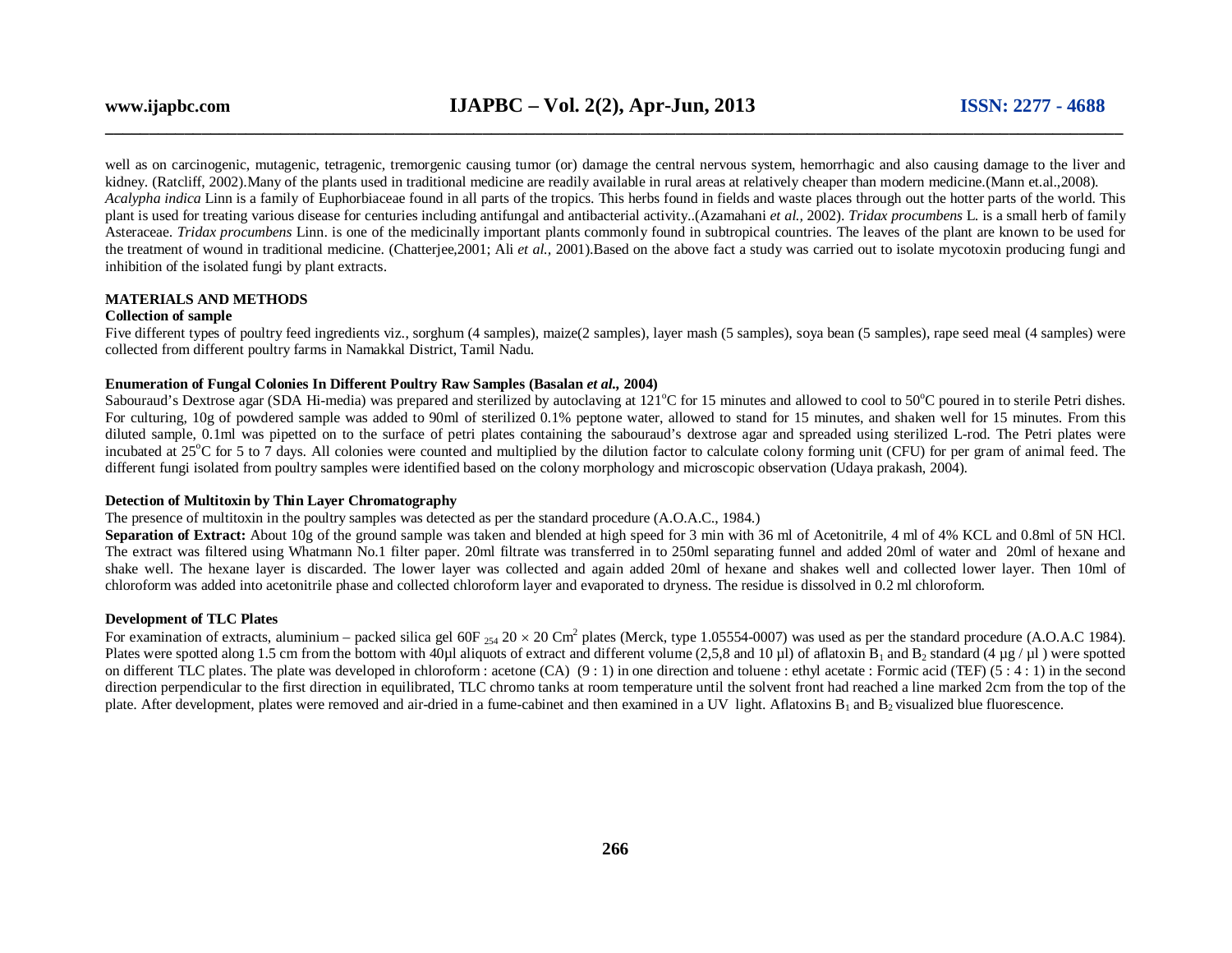#### **Calculation**

Multitoxin (ppb)  $=$ 

 $S \times C \times D \times 1000$  $T \times E$ 

 $S =$  Standard volume which matches with test volume in fluorescence intensity

- $C =$ Concentration of standard
- $D = Dilution factor$

 $T = Test$  volume which matches with standard volume in fluorescence intensity

 $E =$  Effective weight of the sample = 4.9

#### **Effect of Medicinal Plants on The Growth of Mycoflora Collection of Plants**

The fresh leaves of *Tridax procumbens*, *Acalypha indica* were collected from Pachal village, Namkkal District, Tamil Nadu. The identification of the plants was confirmed by referring to the books "Indian Medicinal plants" (1996), Medicinal plants of India (Rasheeduz zafar ,1994),.

### **Preparation of Plant Extracts**

#### **Cold Water Extraction**

Cold water extract (1:3 w/v) was prepared by homogenizing  $25g$  of sample with 75ml of distilled water followed by filtering through muslin cloth. Filtrate was then centrifuged at 5000rpm for 10 minutes and the supernatant collected was made up to a final volume of 100ml. (Girija Shankar and Thaumanaavn, 2005)

#### **Well Diffusion Assay**

Antifungal activity of the plant extracts was carried out by well diffusion method (Perez *et al.,* 1990). A sterile swab was used to evenly distribute fungal culture over the appropriate medium. The plates were allowed to dry for 15 minutes before use for the test. Wells were created using sterile cork borer and with sterile micropipette different volumes (25µl, 50µl, 75µl, 100µl) of the plant extracts were transferred to each well. The plates were incubated at 28°C for 24 hours, after which the plates were examined for inhibition zones.

#### **RESULTS AND DISCUSSION**

Among the different poultry raw materials analyzed, sorghum sample  $-2$ ), maize sample – 1 (43 $\times$  10<sup>2</sup>), layer mash sample – 1 (32 $\times$  10<sup>2</sup>), Soya bean sample – 4 (41 × 10<sup>2</sup>) and rape seed meal sample – 3 (24 × 10<sup>2</sup>) recorded highest fungal colonies when compared to other samples. (Table 1 and 2). In all the samples, the fungal population belongs to following, *Aspergillus flavus, Aspergillus niger, Aspergillus terreus, Fusarium sp, Rhizopus sp, Mucor sp, Penicillium sp, Curvularia sp, Cladosporium sp* and yeast. The highest percentage of relative density was shown by *Aspergillus flavus* (57.14%), *Penicillium sp* (16.38%) and *Aspergillus niger* (15.12%) in sorghum samples. *Aspergillus flavus* (57.53%), *Aspergillus niger* (15.06%) were predominant fungi in maize samples, *Aspergillus flavus* (44.64%), *Aspergillus niger* (16.07%) and *Penicillium sp* (11.60%) in layer mash samples, *Aspergillus flavus* (56.83%), *Aspergillus niger* (12.23%) and *Penicillium sp* (7.194 %) in soya bean samples and in rape seed meal samples, the highest percentage of relative density was shown by *Aspergillus flavus* (55.42%) followed by *Aspergillus niger* (7.22%) whereas others had low relative density. The predominance of *Aspergillus flavus* could be due to physiological characteristics, which enable it to survive adverse conditions. It is also a rapidly growing fungus. Silva *et al.,* (2000) reported the predominance of the genera *Phoma* (57%), *Aspergillus* (43%), *Fusarium* (25%), *Rhizopus* (21%), along with the presence of nine other filamentous fungi. The most frequently found fungi were *Aspergillus flavus* and *Fusarium moniliforme*. Asevedo *et al.,* (1994) analysed 90 samples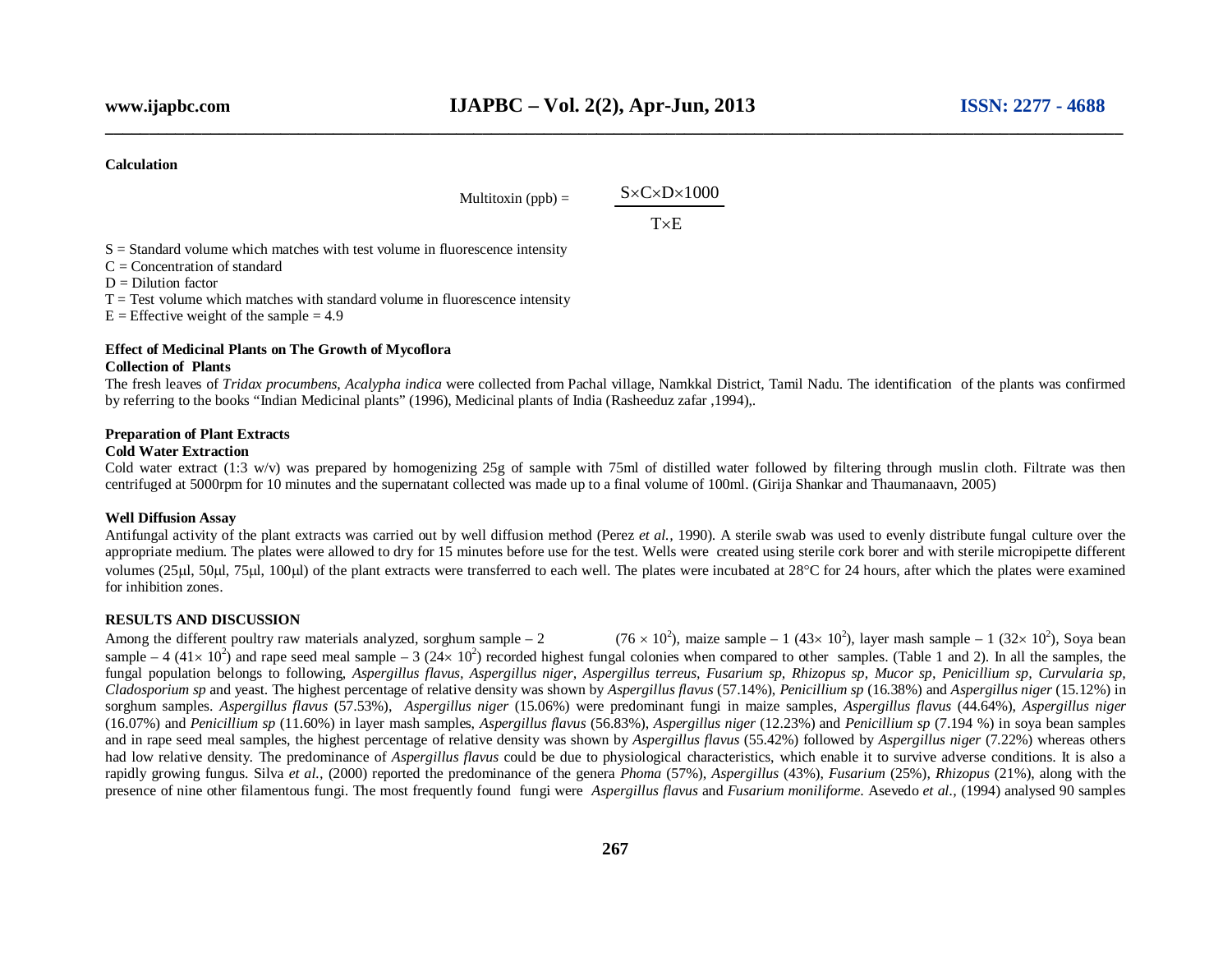of corn from various regions of Brazil and reported that *Aspergillus, Penicillium, Fusarium, Rhizopus, Acremonium, Cladosporium Neurospora,* and *Pacillomyees* were isolated. Eighteen isolates of *Aspergillus* and Eighteen isolates of *Penicillium* and six isolates of *Fusarium* proved to be toxic and produced mycotoxin which was isolated from corn grains and sunflower seeds. (Abdel Mallek *et al.* 1993). Osho et al., (2007) reported that *Aspergillus flavus, Fusarium species, Rhizopus species, Aspergillus niger*  were found in layer mash samples collected from south west of Nigeria. Kady and Youssef (1993) analyzed 100 soya bean samples from different places of Eqypt. The common species found in soya bean samples were *Aspergillus flavus, Aspergillus fumigatus, Aspergillus niger, Mucor, Rhizopus stolonifer, Penicillium chrysogenum.* Generally poultry raw materials are contaminated with multitoxin due to various fungal growth. Multitoxin levels were analyzed in different poultry raw materials which were compared with that of standards. A total of 20 samples were tested for multitoxin, sorghum sample  $-1$  showed the highest concentration of aflatoxin  $B_1$  (199.3ppb), and aflatoxin B<sub>2</sub> (89.67 ppb) followed by sorghum sample – 4 showed the concentration of aflatoxin B<sub>1</sub> (120.23 ppb), aflatoxin B<sub>2</sub> (59.33 ppb). (Table -3). This is in accordance with the work of Silva *et al.,* (2004) who analyzed 10 harvested and 130 stored Brazilian sorghum samples in which 59 *Aspergillus flavu* and *Fusarium proliferatum*, 35 *Fusarium verticillioides* were isolated. Thirty eight (64.4%) isolates of *Aspergillus flavus* strains produced detectable levels of aflatoxin  $B_1$  and aflatoxin  $B_2$  ranging from 12.00 to 3282.50 mg/kg.

In the present study, Cold water extraction of *Acalypha indica* provided efficient inhibition (100%) on the growth of *Aspergillus niger* and *Trichoderma viride.* Whereas Cold water extraction of *Tridax procumbens* at 100 µl provide efficient inhibition zone (37.8 mm) in *Fusarium sp* followed by *Aspergillus niger* (30.6mm), *Mucor sp* (30.5mm), *Penicillium sp* (27.8mm), *Rhizopus sp* (27.0mm), *Trichoderma viride* (26.2mm), *Aspergillus ochraceus* (25.0mm), *Aspergillus flavus* (24.6mm), *Aspergillus terrus* (24.0mm) and *Aspergillus fumigatus* (22.5mm). (Table-4).

The results of the present study reveal that the poultry feeds and its raw materials should be inspected routinely for fungal growth and mycotoxins. It is critically important to monitor poultry feeds for the presence of mycotoxins and fungi. This study confirmed that *Acalypha indica, Tridax procumbens* may provide good inhibitory effects against fungal growth due to their fungi toxicity activity.

| $\epsilon$<br>S.<br>N <sub>0</sub> | <b>Fungal species</b>           | CFU of fungi in sorghum<br>sample<br>$(x 10^2)$ |       |                          | Relative<br>Total<br>density<br>isolates | (%)            | CFU of fungi in<br>maize samples<br><b>Total</b><br>$(x 10^2)$<br>isolates |                          | CFU of fungi in layer mash samples<br>Relative<br>$(x 10^2)$<br>density<br>$($ %) |                          |                          |                          | <b>Total</b><br>isolates | <b>Relative</b><br>density<br>(%) |                          |                          |                          |                          |
|------------------------------------|---------------------------------|-------------------------------------------------|-------|--------------------------|------------------------------------------|----------------|----------------------------------------------------------------------------|--------------------------|-----------------------------------------------------------------------------------|--------------------------|--------------------------|--------------------------|--------------------------|-----------------------------------|--------------------------|--------------------------|--------------------------|--------------------------|
|                                    |                                 | "S-1                                            | $S-2$ | $S-3$                    | $S-4$                                    |                |                                                                            | "M-1                     | $M-2$                                                                             |                          |                          | 'LM-1<br>$LM-2$          |                          | $LM-3$                            | $LM-4$                   | $LM-5$                   |                          |                          |
|                                    | Aspergillus flavus              | 22                                              | 40    | 32                       | 42                                       | 136            | 57.14                                                                      | 25                       | 17                                                                                | 42                       | 57.53                    | 15                       |                          | 10                                | 12                       | 5.                       | 50                       | 44.64                    |
| $\gamma$                           | Aspergilus niger                | $\Omega$                                        | 12    | 8                        | $\overline{ }$                           | 86             | 15.12                                                                      | 5                        | 6                                                                                 | 11                       | 15.06                    |                          |                          | $\sim$                            | 3                        |                          | 18                       | 16.07                    |
| 3                                  | Aspergillus terrus              |                                                 |       |                          | $\overline{\phantom{0}}$                 | $\Omega$       | 0.840                                                                      | $\overline{\phantom{a}}$ | $\sim$                                                                            | 2                        | 2.739                    | $\sim$                   |                          |                                   | $\overline{\phantom{a}}$ |                          | ◠                        | 1.785                    |
|                                    | Aspergillus<br><i>fumigatus</i> |                                                 |       | $\overline{\phantom{a}}$ | $\overline{\phantom{0}}$                 |                | ۰                                                                          | $\overline{\phantom{a}}$ | $\overline{\phantom{0}}$                                                          | $\overline{\phantom{0}}$ |                          | -                        |                          |                                   | $\overline{\phantom{a}}$ |                          | $\overline{c}$           | 1.785                    |
|                                    | Fusarium sp                     | $\overline{2}$                                  |       | $\overline{\phantom{a}}$ |                                          | $\mathbf{z}$   | 1.260                                                                      | $\overline{2}$           |                                                                                   | $\mathbf{3}$             | 4.109                    |                          | $\overline{\phantom{a}}$ |                                   |                          | $\overline{\phantom{0}}$ | $\overline{c}$           | 1.785                    |
|                                    | Rhizopus sp                     |                                                 |       |                          |                                          | $\sim$         | 0.840                                                                      |                          | ٠                                                                                 |                          | 1.369                    | $\sim$                   |                          |                                   | $\overline{\phantom{a}}$ |                          |                          | 0.892                    |
|                                    | Mucor sp                        |                                                 |       |                          | $\overline{\phantom{0}}$                 | $\Omega$       | 0.840                                                                      |                          | $\sim$                                                                            |                          | 1.369                    | $\sim$                   |                          |                                   | $\overline{\phantom{a}}$ |                          |                          | 0.892                    |
| 8                                  | Penicillium sp                  | 10                                              | 20    | $\mathbf Q$              | $\overline{\phantom{0}}$                 | 39             | 16.38                                                                      |                          | $\overline{\phantom{a}}$                                                          |                          | 1.369                    | 3                        |                          |                                   | $\overline{\phantom{a}}$ | 4                        | 13                       | 11.60                    |
| $\mathbf Q$                        | Cladosporium sp                 |                                                 |       | -                        |                                          | $\overline{c}$ | 0.840                                                                      | $\overline{\phantom{a}}$ | -                                                                                 |                          |                          |                          |                          |                                   |                          |                          |                          |                          |
| 10                                 | Curvularia sp                   |                                                 |       | $\overline{\phantom{a}}$ | $\sim$                                   |                | 0.420                                                                      |                          | $\overline{\phantom{a}}$                                                          |                          | 1.369                    | $\overline{\phantom{a}}$ |                          |                                   | $\overline{\phantom{a}}$ |                          | $\overline{\phantom{a}}$ | $\overline{\phantom{a}}$ |
|                                    | yeast                           | 25                                              | 16    | $\mathbf{8}$             | 3                                        |                | $\overline{\phantom{0}}$                                                   |                          | $\overline{2}$                                                                    | $\overline{ }$           | $\overline{\phantom{a}}$ | 23                       | 15                       | 12                                | $\mathbf Q$              | $\overline{ }$           | $\sim$                   | $\overline{\phantom{a}}$ |
|                                    | Unidentified                    |                                                 |       |                          | 8                                        | 15             | 6.302                                                                      | $\overline{a}$           |                                                                                   | 11                       | 15.06                    | 6                        | 10                       |                                   | 2                        |                          | 23                       | 20.53                    |
|                                    | <b>Total Isolates</b>           | 50                                              | 76    | 52                       | 60                                       | 238            |                                                                            | 43                       | 30                                                                                | 73                       |                          | 32                       | 31                       | 18                                | 18                       | 13                       | 112                      |                          |
|                                    | <b>Total Species</b>            |                                                 |       |                          | 5                                        |                |                                                                            |                          |                                                                                   | 8                        |                          |                          | h.                       |                                   | 3                        |                          |                          |                          |

#### **Table 1: Incidence of mycoflora in sorghum, maize and layer mash samples**

\* S- Sorghum, M- Maize, LM- Layer Mash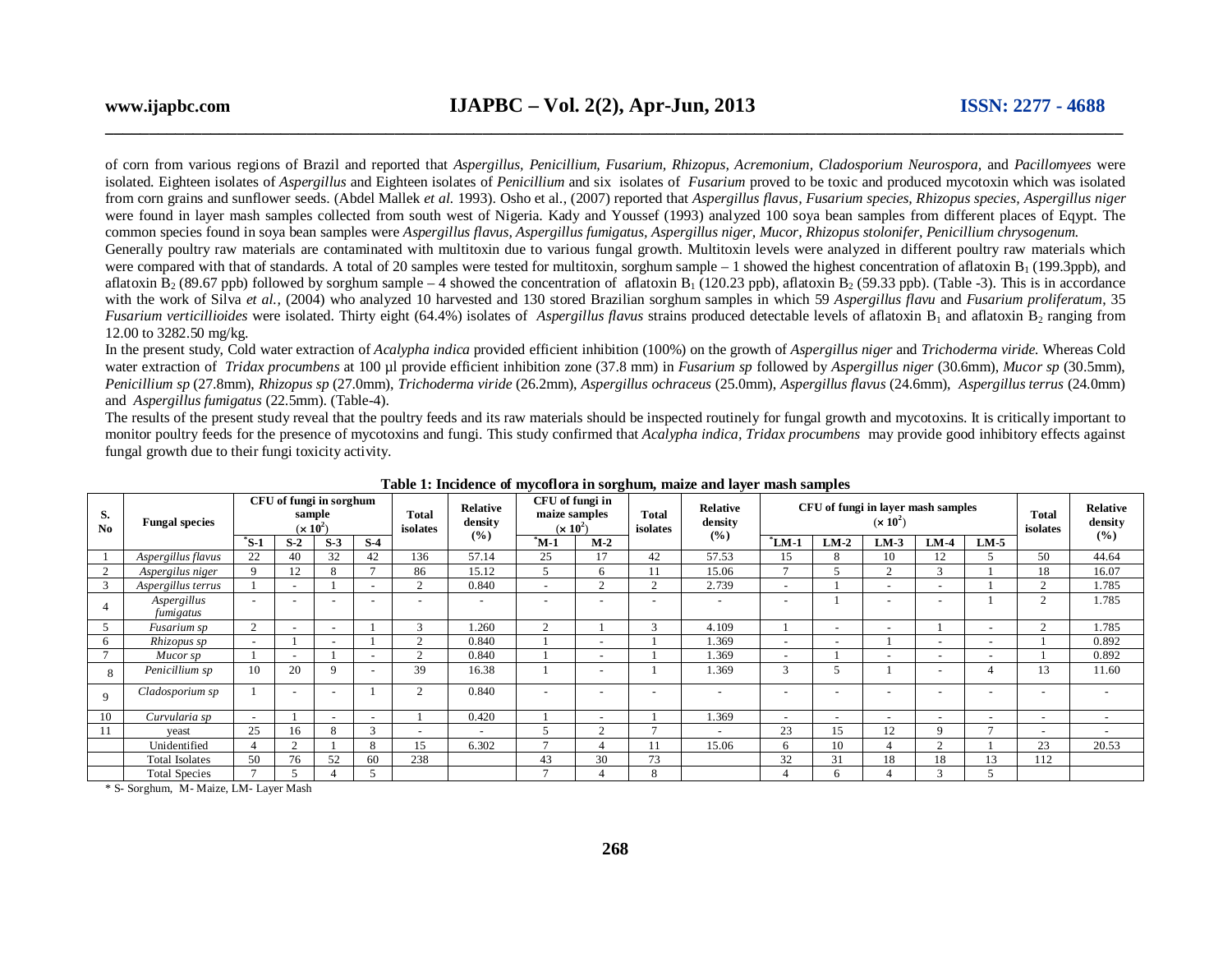| S.No         | <b>Fungal species</b> | CFU of fungi in Soya bean samples<br>$(x 10^2)$ |                          |                          |                          |                          | Total<br>isolates        | Relative<br>density<br>(%) | CFU of fungi in Rape seed meal samples $(x 102)$ |                          |                          |                          | <b>Total</b><br>isolates | Relative<br>density $(\% )$ |
|--------------|-----------------------|-------------------------------------------------|--------------------------|--------------------------|--------------------------|--------------------------|--------------------------|----------------------------|--------------------------------------------------|--------------------------|--------------------------|--------------------------|--------------------------|-----------------------------|
|              |                       | *SB-1                                           | $SB-2$                   | $SB-3$                   | $SB-4$                   | $SB-5$                   |                          |                            | "RSM-1                                           | $RSM-2$                  | $RSM-3$                  | $RSM-4$                  |                          |                             |
|              | Aspergillus flavus    | 10                                              | 22                       | 25                       | 16                       | 6                        | 79                       | 56.83                      | 8                                                | 15                       | 10                       | 13                       | 46                       | 55.42                       |
| ◠            | Aspergilus niger      | $\sim$                                          | $\overline{c}$           |                          | 9                        |                          | 17                       | 12.230                     |                                                  | 3                        | $\sim$                   | $\overline{c}$           | 6                        | 7.228                       |
| 3            | Aspergillus fumigatus |                                                 | -                        | $\overline{\phantom{a}}$ | $\overline{\phantom{0}}$ | $\overline{\phantom{a}}$ |                          | 0.7194                     | ٠                                                | $\overline{\phantom{a}}$ | $\overline{\phantom{0}}$ | $\overline{\phantom{0}}$ | $\overline{\phantom{0}}$ |                             |
| 4            | Aspergillus ochraceus | $\sim$                                          | $\overline{\phantom{a}}$ | $\overline{\phantom{a}}$ | $\overline{\phantom{0}}$ | $\overline{\phantom{a}}$ | $\overline{\phantom{a}}$ | $\overline{\phantom{a}}$   | $\overline{2}$                                   | $\overline{\phantom{a}}$ | $\overline{\phantom{0}}$ |                          | 3                        | 3.614                       |
| 5            | Fusarium sp           | $\sim$                                          | ۰.                       | $\overline{\phantom{a}}$ |                          | $\sim$                   | 3                        | 2.158                      | ٠                                                |                          | $\overline{\phantom{0}}$ |                          | 2                        | 2.409                       |
| 6            | Rhizopus sp           |                                                 |                          | $\overline{\phantom{a}}$ | $\overline{\phantom{a}}$ | $\sim$                   | ◠                        | 1.438                      |                                                  | $\overline{2}$           | $\sim$                   | $\overline{\phantom{a}}$ | 3                        | 3.614                       |
| $\mathbf{r}$ | Mucor sp              | $\overline{2}$                                  | ۰.                       | $\overline{\phantom{a}}$ | $\overline{\phantom{a}}$ | $\sim$                   | $\mathcal{D}$            | 1.438                      | $\overline{\phantom{a}}$                         |                          | $\overline{\phantom{a}}$ | $\overline{c}$           | 3                        | 3.614                       |
| 8            | Penicillium sp        |                                                 | $\Omega$<br>∠            | $\overline{c}$           | 5                        | $\sim$<br>5              | 10                       | 7.194                      | $\overline{\phantom{a}}$                         |                          |                          |                          |                          | 1.204                       |
| 9            | Cladosporium sp       | $\overline{\phantom{a}}$                        |                          | $\overline{\phantom{a}}$ |                          |                          | 3                        | 2.158                      | $\overline{\phantom{a}}$                         | $\overline{\phantom{a}}$ | $\overline{\phantom{a}}$ | $\overline{\phantom{a}}$ | $\overline{\phantom{a}}$ | $\overline{\phantom{a}}$    |
| 10           | Tirchoderma sp        | $\sim$                                          | ۰.                       | $\overline{\phantom{a}}$ |                          |                          | 2                        | 1.438                      | $\overline{\phantom{a}}$                         | $\overline{\phantom{a}}$ |                          |                          | 2                        | 2.409                       |
| 11           | Yeast                 | 16                                              | 22                       | 8                        | 14                       | 3                        | $\overline{\phantom{0}}$ | $\overline{\phantom{a}}$   | 19                                               | 14                       | 28                       | 16                       | $\overline{\phantom{0}}$ | $\overline{\phantom{a}}$    |
| 12           | Unidentified          | 3                                               | $\overline{ }$           | 2                        | 8                        | $\overline{\phantom{a}}$ | 20                       | 14.38                      | 5                                                |                          | 8                        | 3                        | 17                       | 20.48                       |
|              | <b>Total Isolates</b> | 15                                              | 35                       | 34                       | 41                       | 14                       | 139                      |                            | 19                                               | 17                       | 24                       | 23                       | 83                       |                             |
|              | <b>Total Species</b>  | 4                                               |                          | $\mathcal{R}$            | 6                        |                          |                          |                            | 2                                                | 4                        |                          | 5                        |                          |                             |

### **Table 2: Incidence of mycoflora in soyabean and rape seed meal samples**

**\_\_\_\_\_\_\_\_\_\_\_\_\_\_\_\_\_\_\_\_\_\_\_\_\_\_\_\_\_\_\_\_\_\_\_\_\_\_\_\_\_\_\_\_\_\_\_\_\_\_\_\_\_\_\_\_\_\_\_\_\_\_\_\_\_\_\_\_\_\_\_\_\_\_\_\_\_\_\_\_\_\_\_\_\_\_\_\_\_\_\_\_\_\_\_\_\_\_\_\_\_\_\_\_\_\_\_\_\_\_\_\_\_\_\_\_**

\*SB - Soya bean , RSM - Rape seed meal

| $s$ amples of pourtry raw materials |                    |                                               |                                    |  |  |  |  |  |  |  |
|-------------------------------------|--------------------|-----------------------------------------------|------------------------------------|--|--|--|--|--|--|--|
| S.No                                | Name of the sample | Aflatoxin $B_1(ppb)$<br>Mean <sub>±</sub> S.E | Aflatoxin $B_2(ppb)$<br>Mean + S.E |  |  |  |  |  |  |  |
| 1                                   | Sorghum $-1$       | $199.3 \pm 0.666$                             | $89.67 \pm 0.881$                  |  |  |  |  |  |  |  |
| $\overline{c}$                      | Sorghum $-2$       | $11.9 \pm 0.05$                               | ND                                 |  |  |  |  |  |  |  |
| 3                                   | Sorghum $-3$       | $12.13 \pm 0.09$                              | $11.91 \pm 0.061$                  |  |  |  |  |  |  |  |
| $\overline{4}$                      | Sorghum $-4$       | $120.23 \pm 0.379$                            | $59.33 \pm 1.128$                  |  |  |  |  |  |  |  |
| 5                                   | $Maize - 1$        | $59.33 \pm 1.128$                             | $24.01 \pm 2.081$                  |  |  |  |  |  |  |  |
| 6                                   | Maize $-2$         | $10.67 \pm 1.594$                             | ND                                 |  |  |  |  |  |  |  |
| 7                                   | Layer Mash - 1     | $14.9 \pm 0.098$                              | ND                                 |  |  |  |  |  |  |  |
| 8                                   | Layer Mash $-2$    | $7.01 \pm 0.006$                              | ND                                 |  |  |  |  |  |  |  |
| 9                                   | Layer Mash $-3$    | $24.67 \pm 0.333$                             | $16.33 \pm 0.67$                   |  |  |  |  |  |  |  |
| 10                                  | Layer Mash - 4     | $6.3 \pm 0.34$                                | ND                                 |  |  |  |  |  |  |  |
| 11                                  | Layer Mash $-5$    | $12.6 \pm 0.318$                              | ND                                 |  |  |  |  |  |  |  |
| 12                                  | $Sova - 1$         | $15.6 \pm 0.32$                               | $11.66 \pm 0.285$                  |  |  |  |  |  |  |  |
| 13                                  | $Soya - 2$         | ND                                            | ND                                 |  |  |  |  |  |  |  |
| 14                                  | $Sova - 3$         | ND                                            | ND                                 |  |  |  |  |  |  |  |
| 15                                  | $Sova - 4$         | ND                                            | ND                                 |  |  |  |  |  |  |  |

#### **Table 3: Occurrence of multitoxin in different samples of poultry raw materials**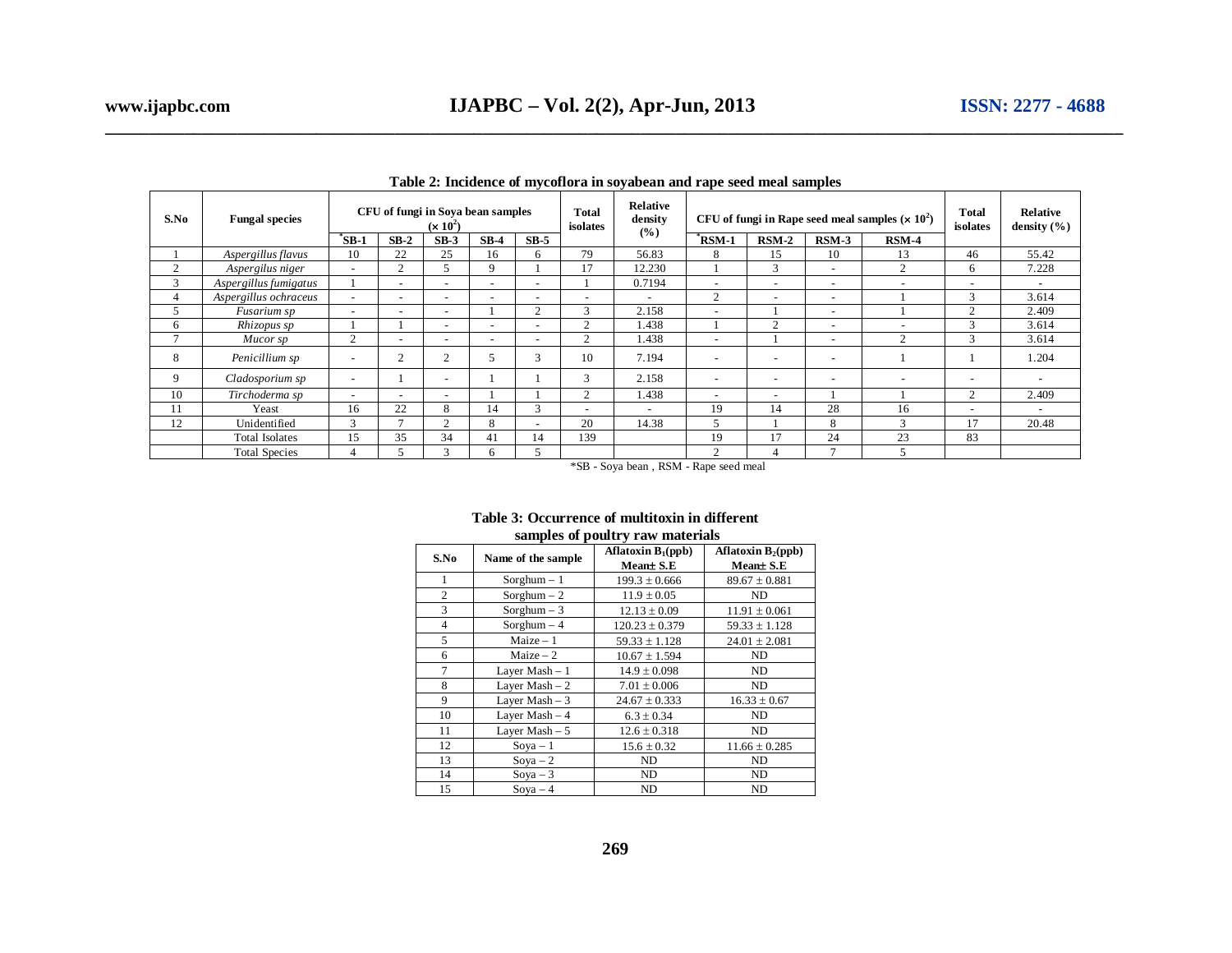|  | $Sova - 5$          |    |  |
|--|---------------------|----|--|
|  | Rape seed Meal $-1$ |    |  |
|  | Rape seed Meal $-2$ | VП |  |
|  | Rape seed Meal $-3$ |    |  |
|  | Rape seed Meal $-4$ |    |  |

 $*$  ND  $\rightarrow$  Not detected, Mean  $\pm$  S.E = Mean  $\pm$  Standard error

### **Table 4: Effect of** *Acalypha indica* **and** *tridax procumbens -* **plant extract on the mycelial growth of fungal flora**

|      |                       |                  | Cold water extraction of <i>Acalvpha indica</i> |                  |                  | Cold water extraction of <i>Tridax procumbens</i> |                   |                  |                  |  |  |
|------|-----------------------|------------------|-------------------------------------------------|------------------|------------------|---------------------------------------------------|-------------------|------------------|------------------|--|--|
| S.No | Name of the fungus    | 25ul             | 50 <sub>µ</sub>                                 | 75ul             | 100 <sub>µ</sub> | 25ul                                              | 50 <sub>ul</sub>  | 75 ul            | 100 <sub>µ</sub> |  |  |
|      |                       | Mean + S.E       | Meant S.E                                       | Mean + S.E       | Meant S.E        | Mean ± S.E                                        | Meant S.E         | Mean S.E         | Meant S.E        |  |  |
| 1.   | Aspergillus flavus    | $12.0 \pm 0.009$ | $13.06 \pm 0.521$                               | $15.8 \pm 0.442$ | $19.4 \pm 0.809$ | $17.6 \pm 0.882$                                  | $19.5 \pm 0.764$  | $22.5 \pm 0.736$ | $24.6 \pm 0.668$ |  |  |
| 2.   | Aspergillus niger     | NG               | NG                                              | NG               | NG               | $26.3 \pm 0.883$                                  | $27.8 \pm 0.168$  | $29.0 \pm 0.58$  | $30.6 \pm 0.33$  |  |  |
| 3.   | Aspergillus fumigatus |                  |                                                 |                  |                  | $15.8 \pm 0.442$                                  | $17.6 \pm 0.882$  | $19.5 \pm 0.764$ | $22.5 \pm 0.736$ |  |  |
| 4.   | Aspergillus terrus    | $13.0 \pm 0.096$ | $15.8 \pm 0.442$                                | $17.6 \pm 0.882$ | $20.3 \pm 0.185$ | $19.5 \pm 0.764$                                  | $21.2 \pm 0.151$  | $22.5 \pm 0.736$ | $24.03 \pm 0.05$ |  |  |
| 5.   | Aspergillus ochraceus | $14.6 \pm 0.670$ | $17.6 \pm 0.882$                                | $18.3 \pm 0.277$ | $21.2 \pm 0.151$ | $15.8 \pm 0.442$                                  | $17.6 \pm 0.882$  | $19.5 \pm 0.764$ | $25.01 \pm 0.91$ |  |  |
| 6.   | Penicillium sp        | $12.9 \pm 0.071$ | $15.8 \pm 0.442$                                | $17.1 \pm 0.057$ | $19.1 \pm 0.057$ | $17.67 \pm 0.882$                                 | $18.6 \pm 0.485$  | $19.5 \pm 0.764$ | $27.8 \pm 0.168$ |  |  |
| 7.   | Fusarium sp           | $14.6 \pm 0.670$ | $15.8 \pm 0.442$                                | $16.6 \pm 0.579$ | $19.0 \pm 0.370$ | $19.5 \pm 0.764$                                  | $22.5 \pm 0.736$  | $28.0 \pm 0.045$ | $37.8 \pm 0.161$ |  |  |
| 8.   | Rhizopus sp           | $13.1 \pm 0.521$ | $14.6 \pm 0.670$                                | $15.1 \pm 0.098$ | $20.6 \pm 0.311$ | $15.8 \pm 0.442$                                  | $17.6 \pm 0.882$  | $24.6 \pm 0.668$ | $27.0 \pm 0.410$ |  |  |
| 9.   | Mucor sp              | $14.6 \pm 0.670$ | $17.6 \pm 0.880$                                | $19.4 \pm 0.809$ | $21.7 \pm 0.490$ | $24.6 \pm 0.297$                                  | $26.33 \pm 0.883$ | $27.8 \pm 0.168$ | $30.5 \pm 0.764$ |  |  |
| 10   | Trichoderma viride    | NG               | NG                                              | NG.              | NG               | $18.6 \pm 0.482$                                  | $19.5 \pm 0.764$  | $22.5 \pm 0.736$ | $26.27 \pm 0.29$ |  |  |

Mean  $\pm$  S.E = Mean  $\pm$  Standard error, NG = No growth, - = No inhibition zone

#### **REFERENCES**

- 1. AOAC. Official methods of analysis 14th edn. Assoc off Anal Chem, Washington. DC, 1984.
- 2. Abdel Mallek AY, Maraghy SSM and Hasan HAH. Mycotoxin producing potential of some Aspergillus, Penicillium and Fusarium isolates found on corn grains and sunflower seeds in Egypt. Journal of Islamic Academy of Sciences. 1993;6(3):189– 192.
- 3. Akande KE, Abubakar MM, Adegbola TA and Bogoro SE. Nutritional and health implications of mycotoxins in animal feeds: A Review. Pakistan Journal of Nutrition. 2006;5:398-403.
- 4. Ali Ravinder ME and Ramachandram R. A new flavonoid from the aerial parts of Tridax procumbens. Fitoterapia. 2001;72:313-315.
- 5. Asevedo IG, Gambale W, Correa B, Paula CR, Almeid RMA, and Souza VM. Mycoflora and aflatoxigenic species of Aspergillus spp isolated from stored maize. Rev. Microbiology. 1994;25:46 - 50.
- 6. Azmahani A, Somachit MN and Rosyilah AR. Invitro antibacterial and antifungal properties of Acalypha indica (kucing galak) Proceedings of the regional symposium on environment and natural resources. 2002;(1):503-508.
- 7. Basalan M, Hismiogullari SE, Hismiogullari AA and Filzazi A, Fungi and aflatoxin B<sub>1</sub> in horse and dog feeds in western Turkey. Revue Met Vet. 2004; 248 -252.